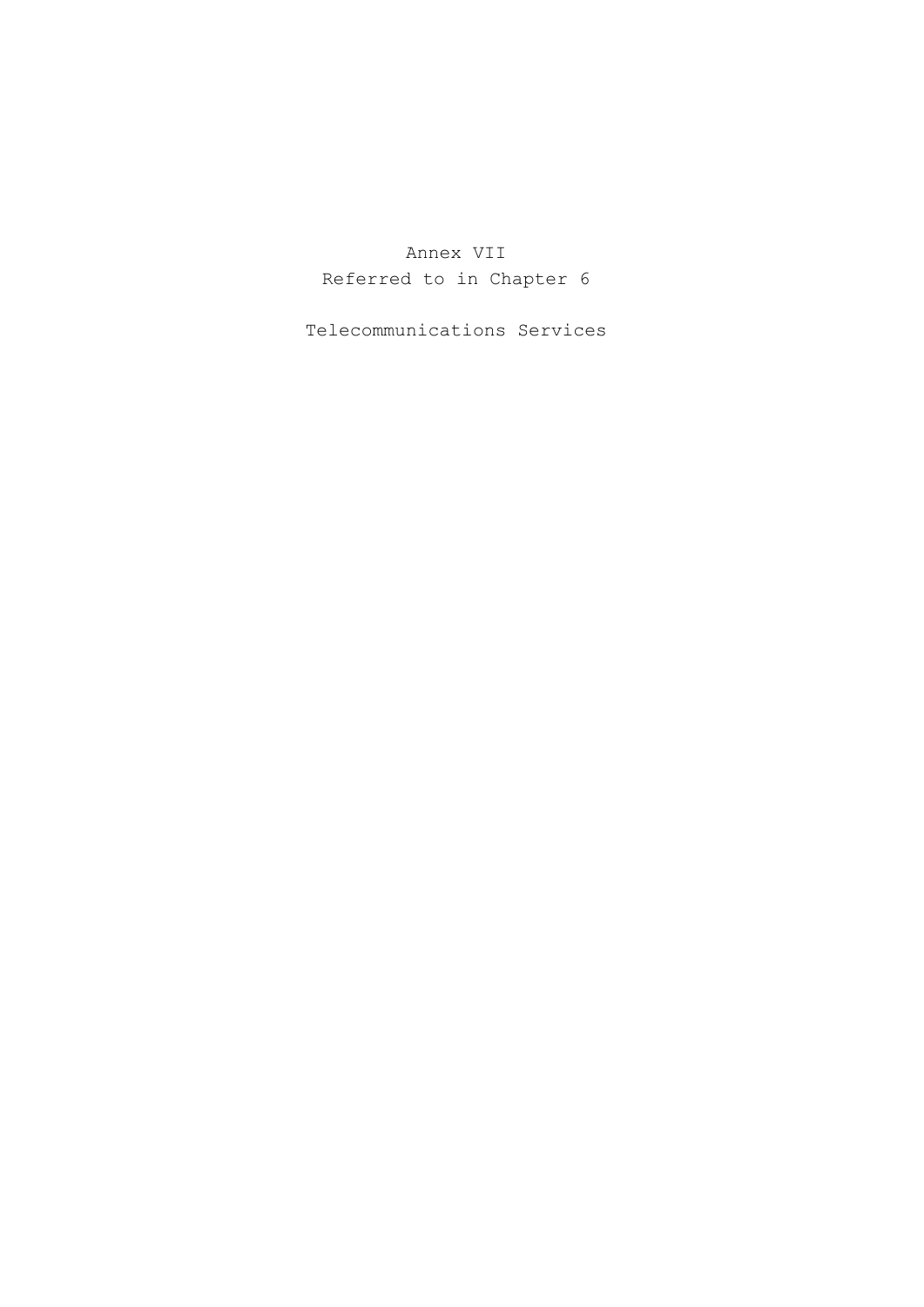### Annex VII Referred to in Chapter 6

Telecommunications Services

## Article I Scope and Definitions

1. This Annex shall apply to measures by a Party affecting trade in telecommunications services. It shall not apply to measures by a Party affecting broadcasting services as defined in its laws and regulations.

- Note 1: "Trade in telecommunications services" shall be understood in accordance with the definition contained in paragraph (t) of Article 44.
- Note 2: Articles II to VIII of this Annex shall only apply to basic telecommunications services.
- Note 3: In respect of Japan, "broadcasting services" includes "radio and television services" and "radio and television transmission services" under the GATS Services Sectoral Classification List (MTN.GNS/W/120).
- 2. For the purposes of this Annex:
	- (a) "essential facilities" means facilities of a public telecommunications transport network or service that:
		- (i) are exclusively or predominantly provided by a single or limited number of suppliers; and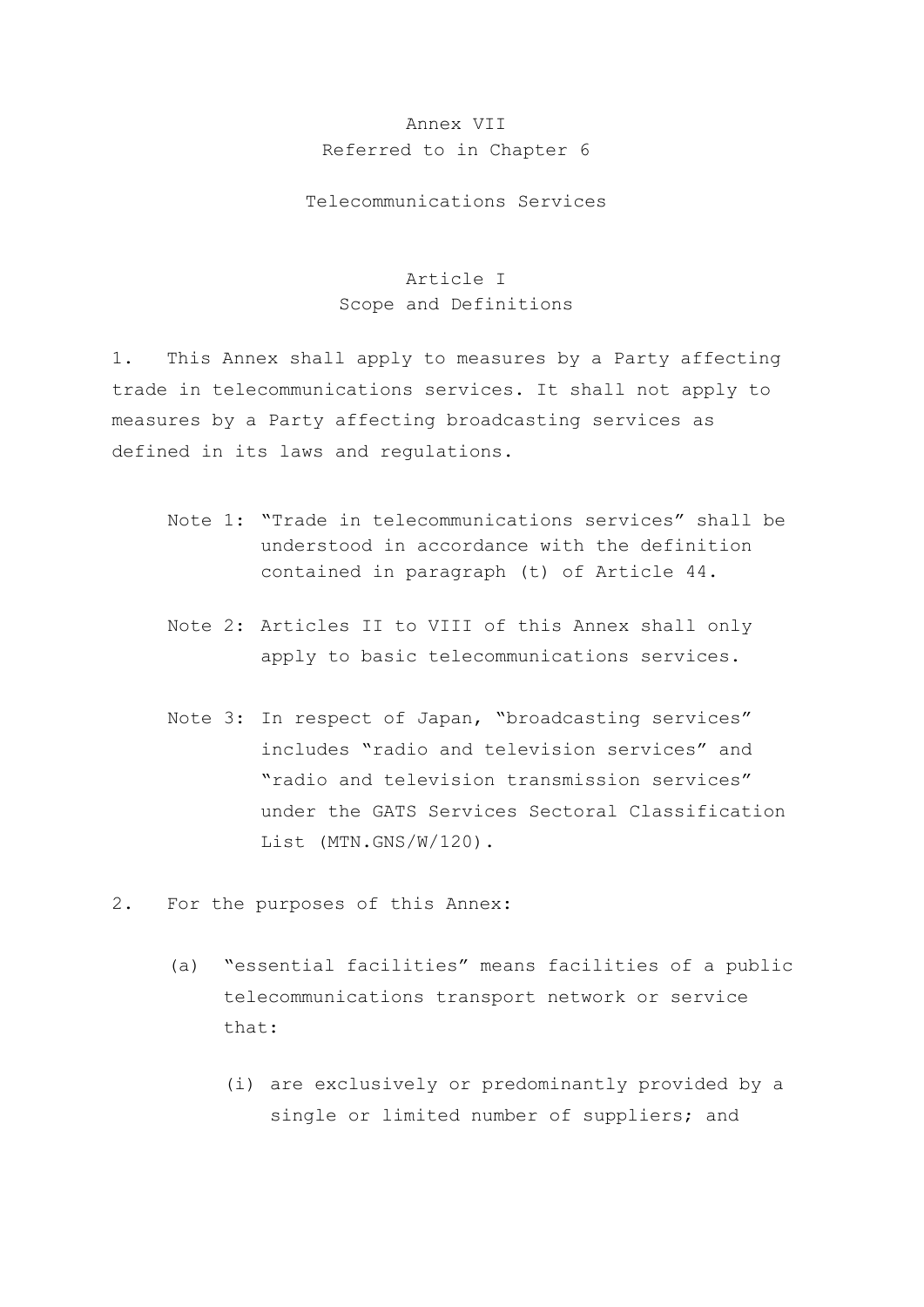- (ii) cannot feasibly be economically or technically substituted in order to supply a service;
- (b) "major supplier" means a supplier which has the ability to materially affect the terms of participation, having regard to price and supply, in the relevant market for basic telecommunications services as a result of:
	- (i) control over essential facilities; or

(ii) the use of its position in the market;

- (c) "public telecommunications transport network" means the public telecommunications infrastructure which permits telecommunications between and among defined network termination points;
- (d) "public telecommunications transport service" means any telecommunications transport service required, explicitly or in effect, by a Party to be offered to the public generally. Such services may include, *inter alia*, telegraph, telephone, telex, and data transmission typically involving the real-time transmission of customer-supplied information between two or more points without any end-to-end change in the form or content of the customer's information;
- (e) "regulatory authority" means the body or bodies entrusted with any of the regulatory tasks assigned in relation to the issues mentioned in this Annex; and
- (f) "telecommunications" means the transmission and reception of signals by any electromagnetic means.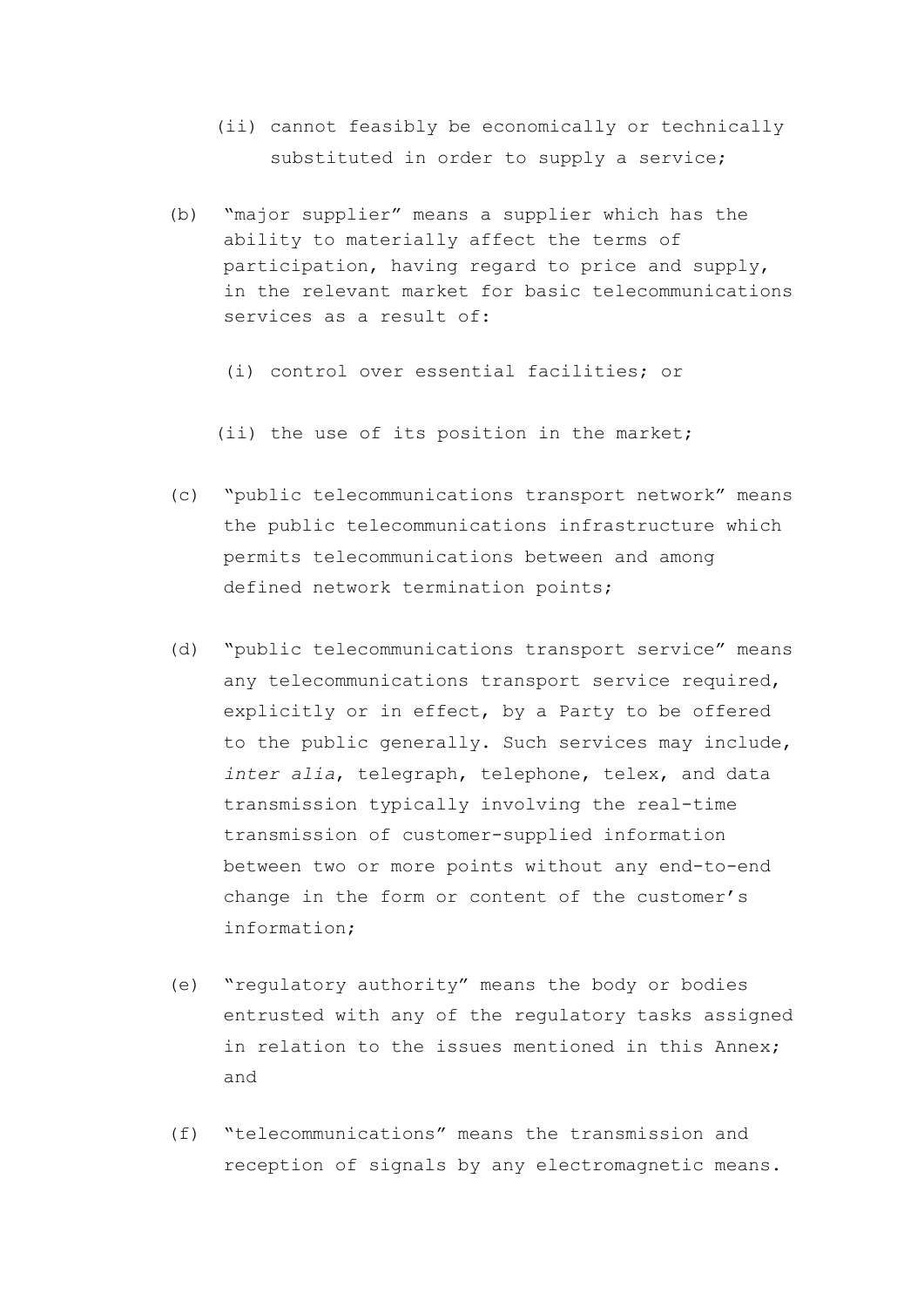# Article II Competitive Safeguards

1. Each Party shall maintain appropriate measures for the purposes of preventing suppliers who, alone or together, are a major supplier from engaging in or continuing anticompetitive practices.

2. The anticompetitive practices referred to in paragraph 1 shall include, in particular:

- (a) engaging in anticompetitive cross-subsidisation, or pricing services in a manner that gives rise to unfair competition;
- (b) using information obtained from competitors with anticompetitive results; and
- (c) not making available to other service suppliers on a timely basis technical information about essential facilities and commercially relevant information which are necessary for them to supply services.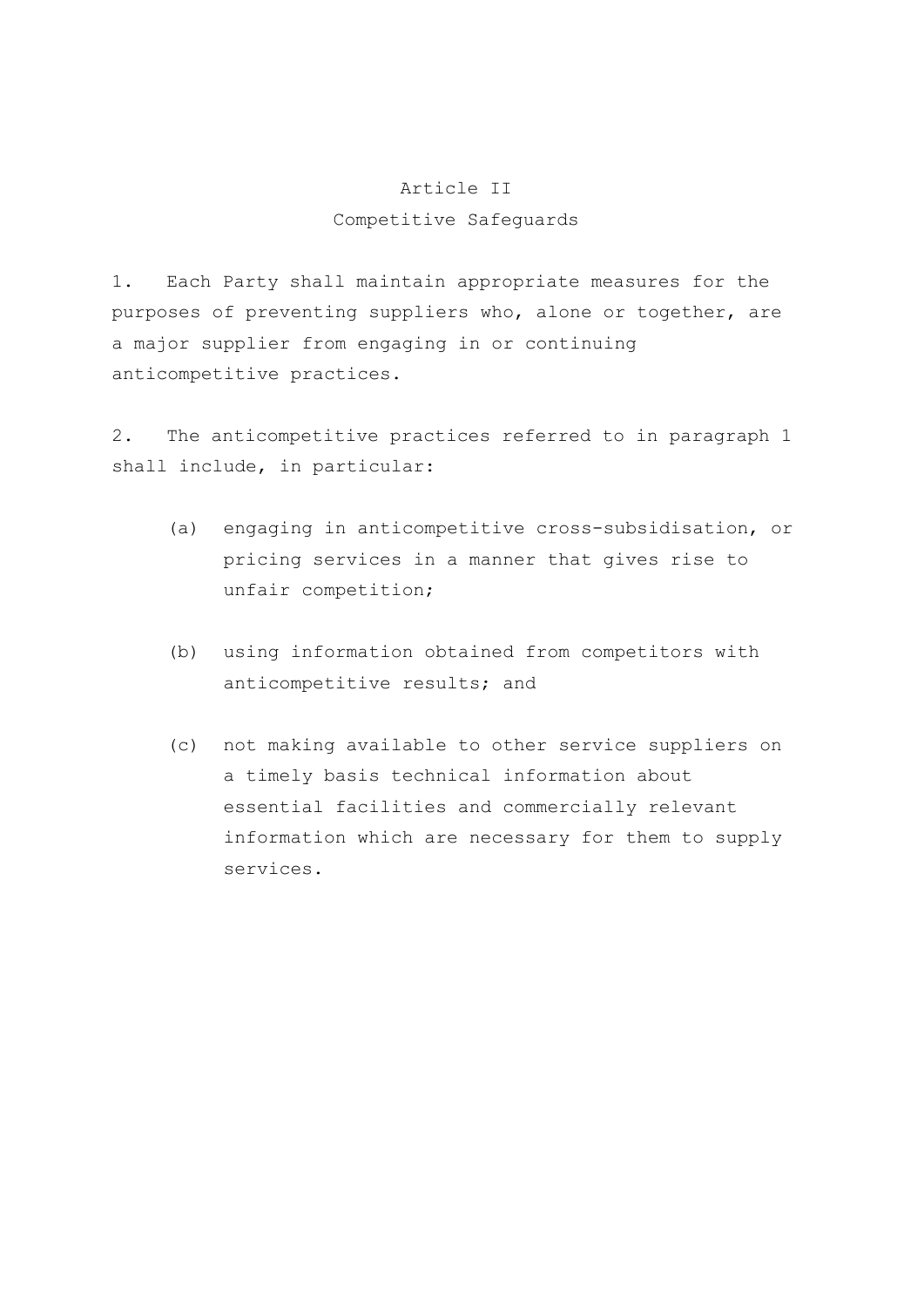#### Article III

#### Interconnection

1. This Article shall apply to linking with suppliers providing public telecommunications transport networks or services in order to allow the users of one supplier to communicate with users of another supplier and to access services supplied by another supplier, where specific commitments are undertaken in each Party's Schedule under the GATS.

2. Each Party shall ensure that a major supplier provides interconnection at any technically feasible point in the network. Such interconnection shall be provided:

- (a) under non-discriminatory terms, conditions (including technical standards and specifications) and rates and of a quality no less favourable than that provided for its own like services or for like services of non-affiliated service suppliers or for its subsidiaries or other affiliates;
- (b) in a timely fashion, on terms, conditions (including technical standards and specifications) and cost-oriented rates that are transparent, reasonable, having regard to economic feasibility, and sufficiently unbundled so that the supplier need not pay for network components or facilities that it does not require for the services to be supplied; and
- (c) upon request, at points in addition to the network termination points offered to the majority of users, subject to charges that reflect the cost of construction of necessary additional facilities.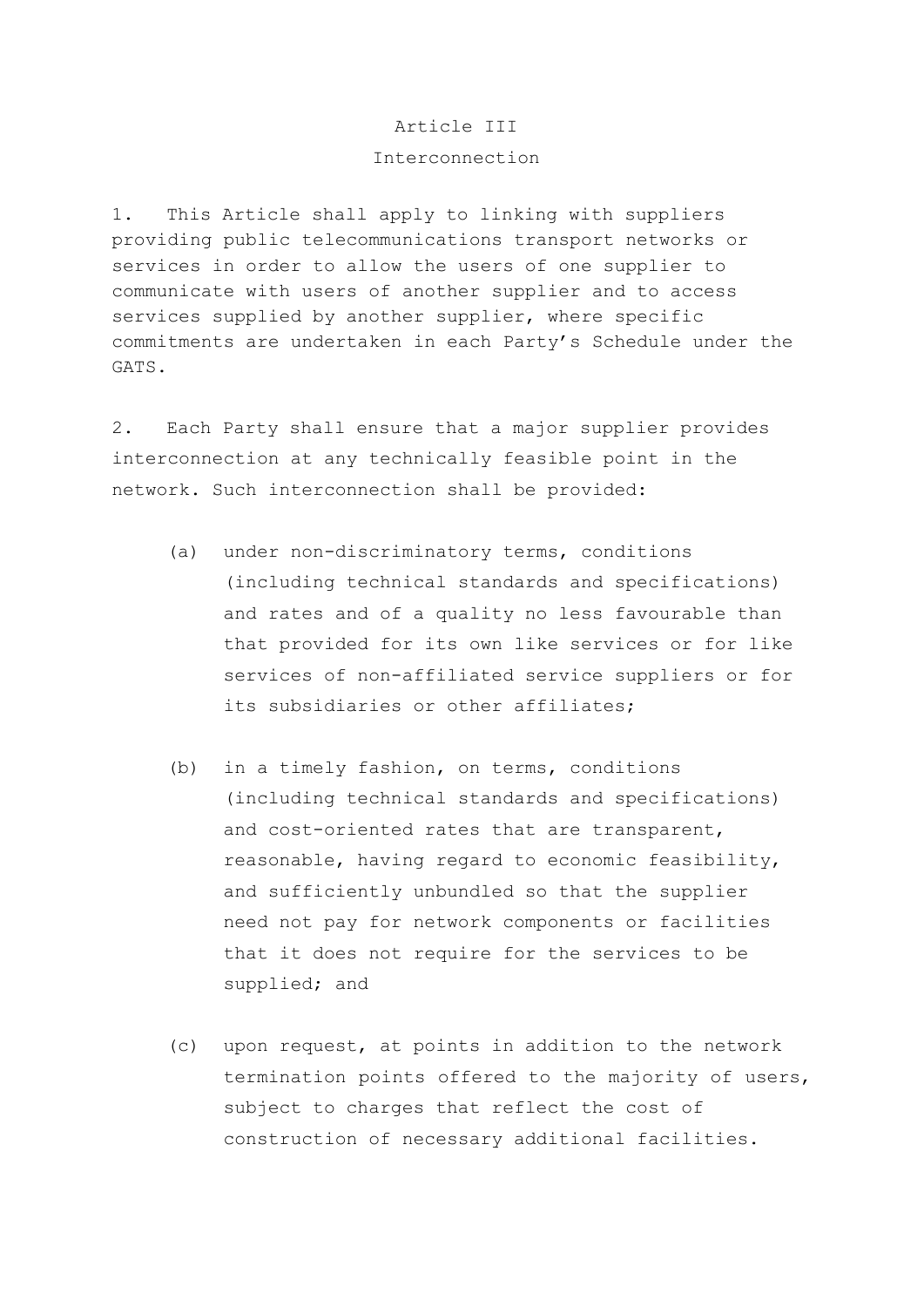Note: In respect of Japan, paragraphs 2, 3 and 6 shall apply only to a major supplier which has control over essential facilities.

3. Each Party shall ensure that a major supplier is required to allow other service suppliers who interconnect with that major supplier:

- (a) to locate their equipment which is necessary for interconnection in the major supplier's buildings; or
- (b) to install their cables and lines which are necessary for interconnection in the major supplier's buildings, conduits or cable tunnels;

where physically feasible and where no practical or viable alternatives exist, in order to interconnect smoothly with the essential facilities of the major supplier.

4. Each Party shall ensure that the procedures applicable for interconnection to a major supplier are made publicly available.

5. Each Party shall ensure that a major supplier makes publicly available either its interconnection agreements or a reference interconnection offer.

6. Each Party shall ensure that the reference interconnection offer referred to in paragraph 5 is consistent with the principles of Article II of this Annex and contains written statements of the charges and conditions on which a major supplier interconnects with other service suppliers.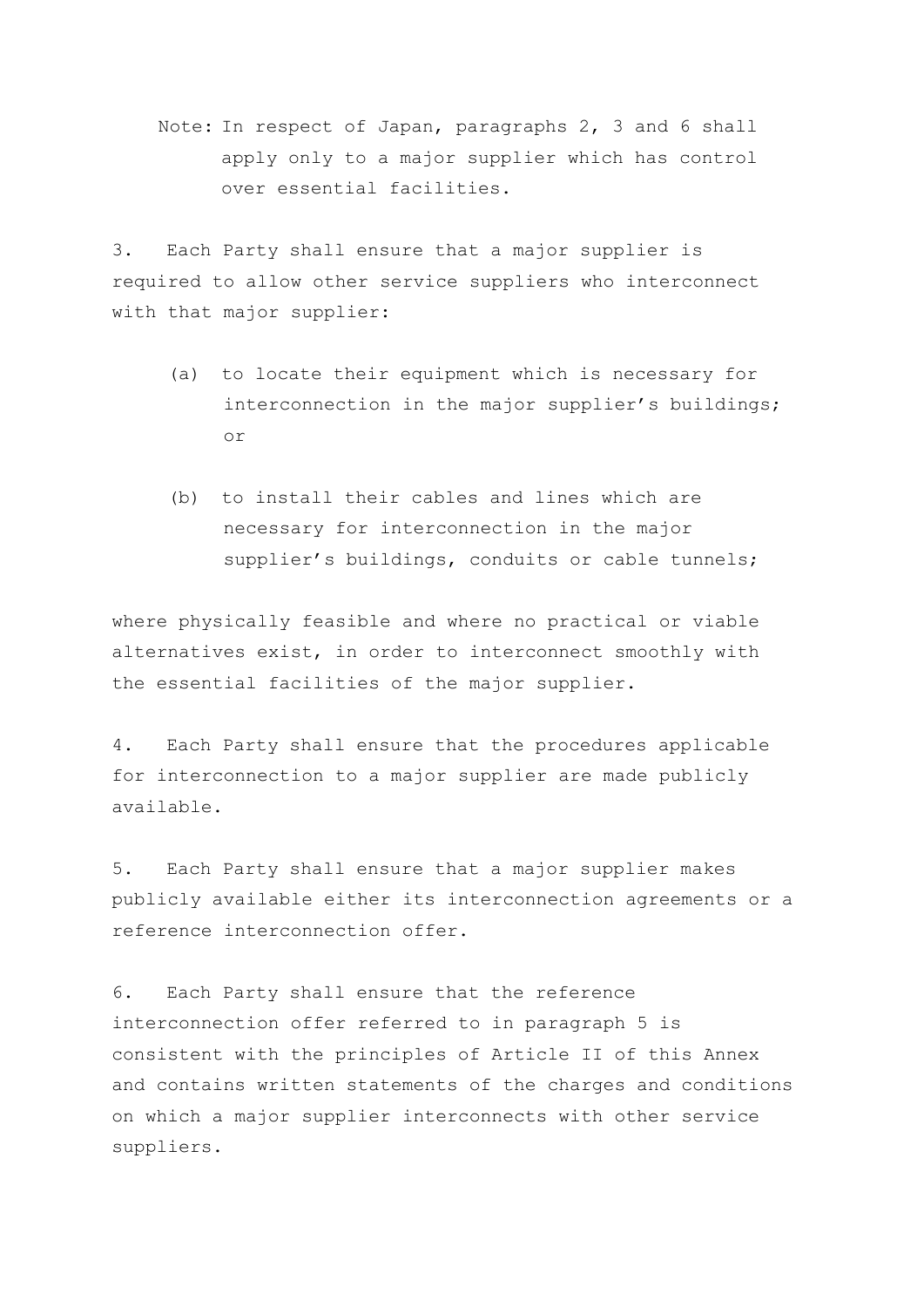7. Each Party shall ensure that a service supplier requesting interconnection with a major supplier has recourse, either:

- (a) at any time; or
- (b) after a reasonable period of time which has been made publicly known,

to an independent domestic body, which may be a regulatory authority as referred to in Article VI of this Annex, to resolve disputes regarding appropriate terms, conditions and rates for interconnection within a reasonable period of time, to the extent that these have not been established previously.

## Article IV Universal Service

1. Each Party has the right to define the kind of universal service obligation it wishes to maintain.

2. Measures by Parties governing universal service shall not be regarded as anticompetitive *per se*, provided that they are administered in a transparent, non-discriminatory and competitively neutral manner and are not more burdensome than necessary for the kind of universal service defined by the Party.

## Article V Licensing Procedure

1. Where a licence is required for the supply of a telecommunications service, the competent authority of a Party shall make the following publicly available: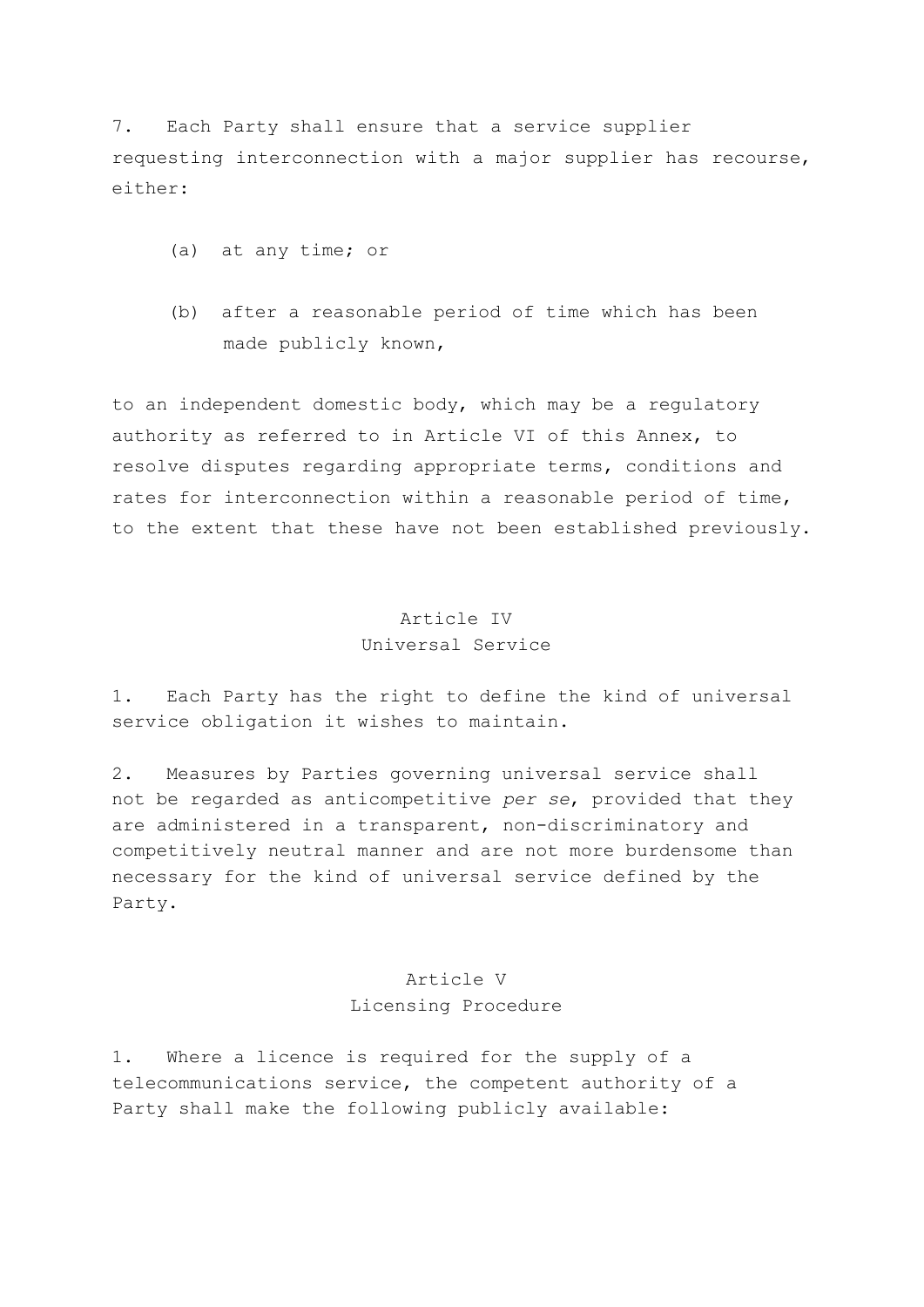- (a) all the licensing criteria and the period of time normally required to reach a decision concerning an application for a licence; and
- (b) the terms and conditions of individual licences.

2. The competent authority of a Party shall notify the applicant of the outcome of its application without undue delay after a decision has been taken. In case a decision is taken to deny an application for a licence, the competent authority of the Party shall make known to the applicant, upon request, the reason for the denial.

#### Article VI

#### Regulatory Authority

1. Each Party's regulatory authority for telecommunications services shall be separate from, and not accountable to, any supplier of basic telecommunications services.

2. Each Party shall ensure that the decisions of, and the procedures used by, its regulatory authority are impartial with respect to all market participants.

3. Each Party shall ensure that service suppliers of the other Party affected by the decision of the regulatory authority of the Party have recourse to appeal to a court in accordance with the laws and regulations of the Party.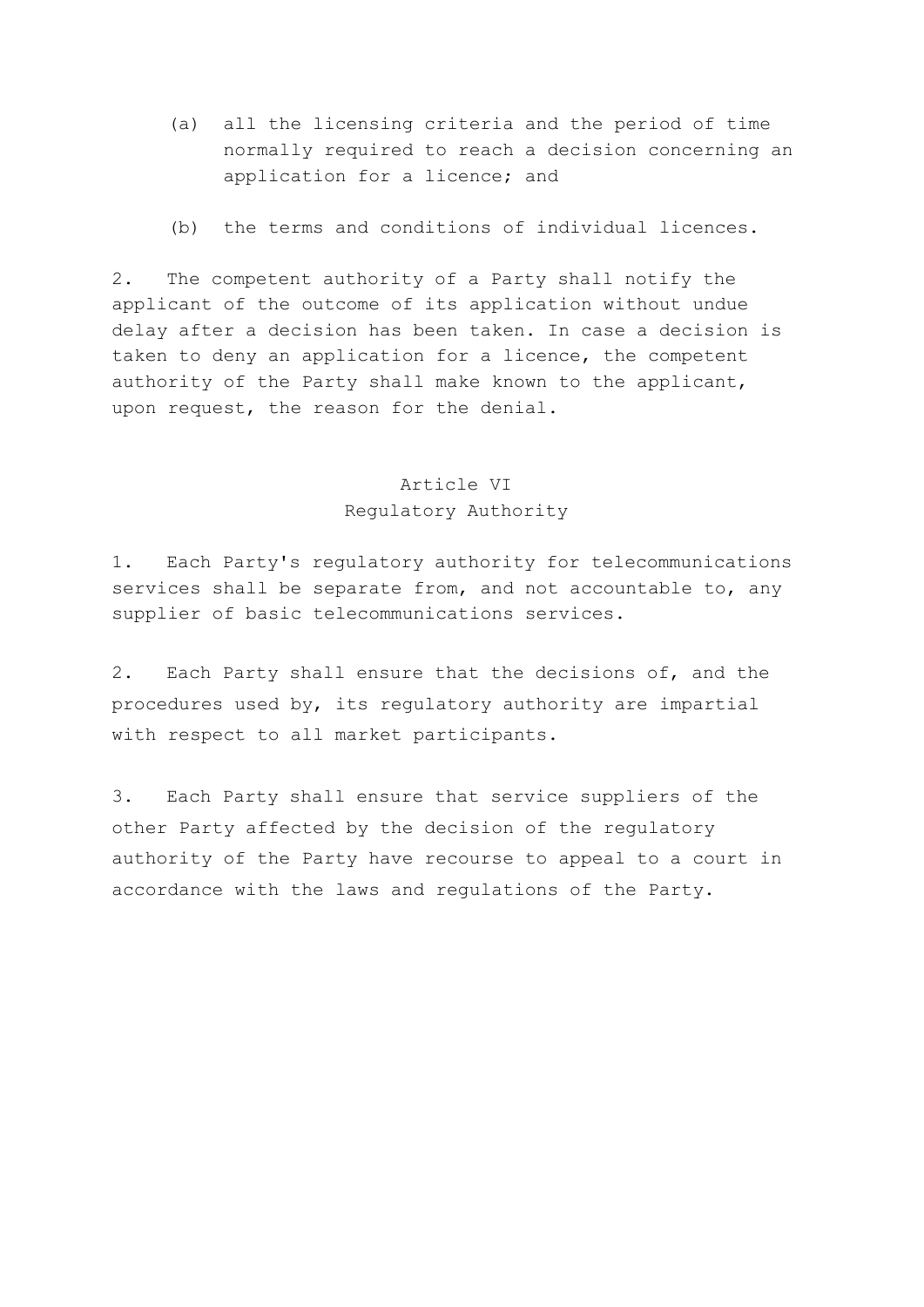## Article VII Scarce Resources

Each Party shall ensure that its procedures for the allocation and use of scarce resources, including frequencies, numbers and rights of way, are carried out in an objective, timely, transparent and non-discriminatory manner. Each Party shall make publicly available the current state of allocated frequency bands, but detailed identification of frequencies allocated for specific government uses is not required.

# Article VIII Number Portability

 Each Party shall, in accordance with its laws and regulations, ensure that suppliers of public telecommunications transport networks or services in its Area provide number portability for the services designated by that Party, to the extent technically feasible, on a timely basis and on reasonable terms and conditions.

# Article IX

## Consumer and Data Protection

1. Recognising the need to create an environment of trust and confidence in the use of telecommunications services, each Party shall, in accordance with its laws and regulations:

 (a) ensure that suppliers of telecommunications services in its Area take appropriate measures to protect personal data, including individual records and accounts; and